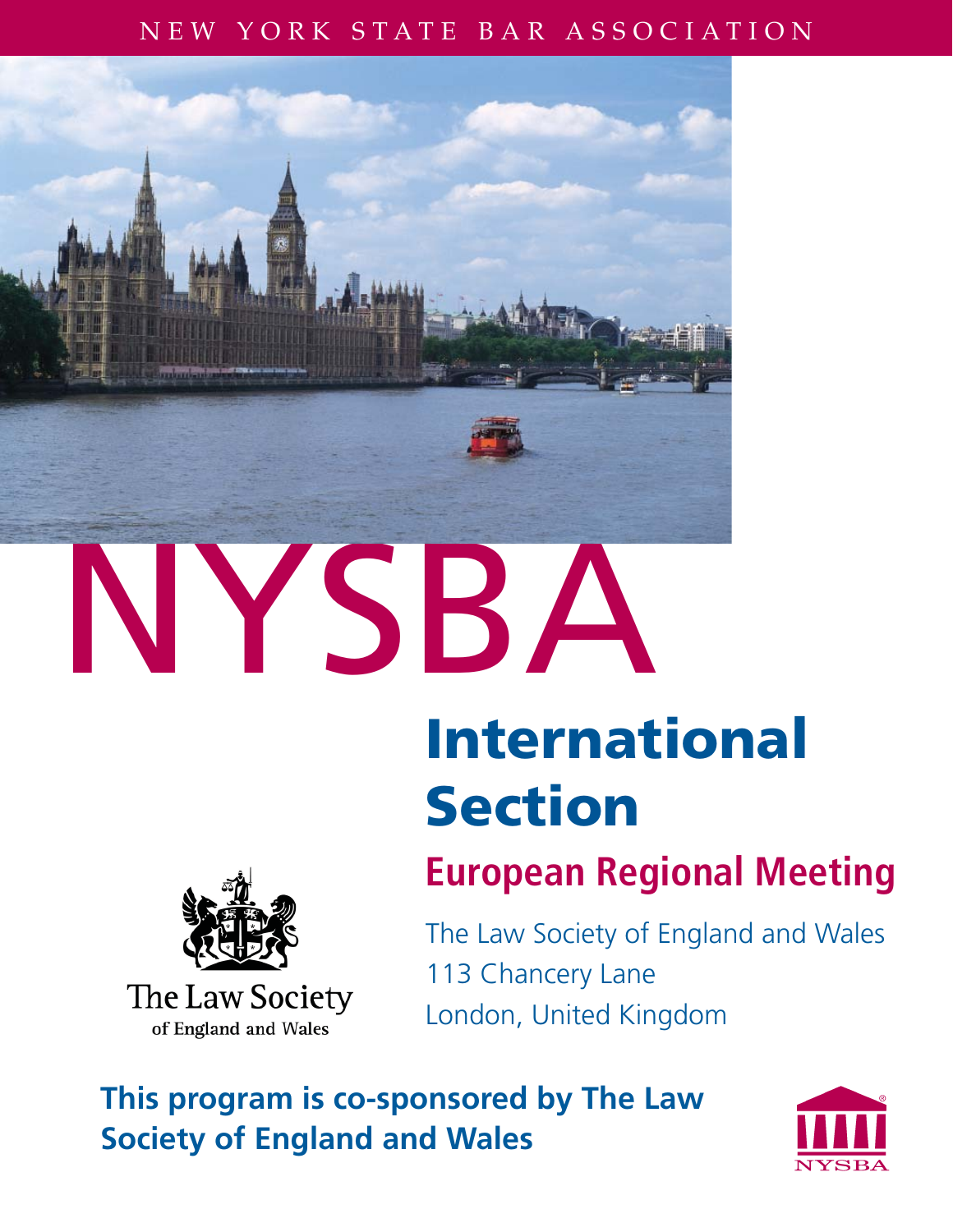# SCHEDULE OF EVENTS

### **Co-Sponsored by The United Kingdom Chapter of the International Section and The Law Society of England and Wales**

Registration for the educational portion of this program is complimentary. Sign up on the meeting registration form.

#### **Thursday, March 17, 2011**

| $2:00 - 4:00$ p.m.                       | <b>International Section Executive Committee Meeting</b><br>Hosted by: Duane Morris LLP<br>10 Chiswell Street, 2nd Floor, London                               |
|------------------------------------------|----------------------------------------------------------------------------------------------------------------------------------------------------------------|
| $7:00 - 9:00 p.m.$                       | <b>Optional Dinner</b> - 1 Lombard Street, London<br>Get together with your colleagues in an informal setting.<br>Sponsored by: Watson, Farley & Williams LLP  |
| Friday, March 18, 2011                   |                                                                                                                                                                |
| $9:00$ a.m. - 12:00 p.m.                 | <b>Emerging Issues in TransAtlantic Business Regulation</b>                                                                                                    |
|                                          | The New United Kingdom Bribery Act Compared with the United States<br><b>Foreign Corrupt Practices Act (FCPA)</b>                                              |
| $9:15$ a.m.                              | <b>Introductory Remarks</b> - Strand and Fleet & Bell Room,<br>The Law Society of England & Wales                                                              |
| <b>Panel Chair:</b>                      | <b>Jonathan P. Armstrong</b><br><b>Duane Morris LLP</b><br>London                                                                                              |
| <b>Panelists:</b><br>$9:35 - 10:00$ a.m. | <b>The Prosecutor's View</b><br><b>Vivian Robinson, QC</b><br>General Counsel, United Kingdom Serious Fraud Office<br>London                                   |
| $10:00 - 10:25$ a.m.                     | <b>View from the Frontline</b><br><b>Stephen P. Younger, President, New York State Bar Association</b><br>Patterson, Belknap Webb & Tyler LLP<br>New York City |
| $10:25 - 10:30$ a.m.                     | <b>Questions from the floor</b>                                                                                                                                |
| 10:30 - 10:45 a.m.                       | <b>Refreshment break</b>                                                                                                                                       |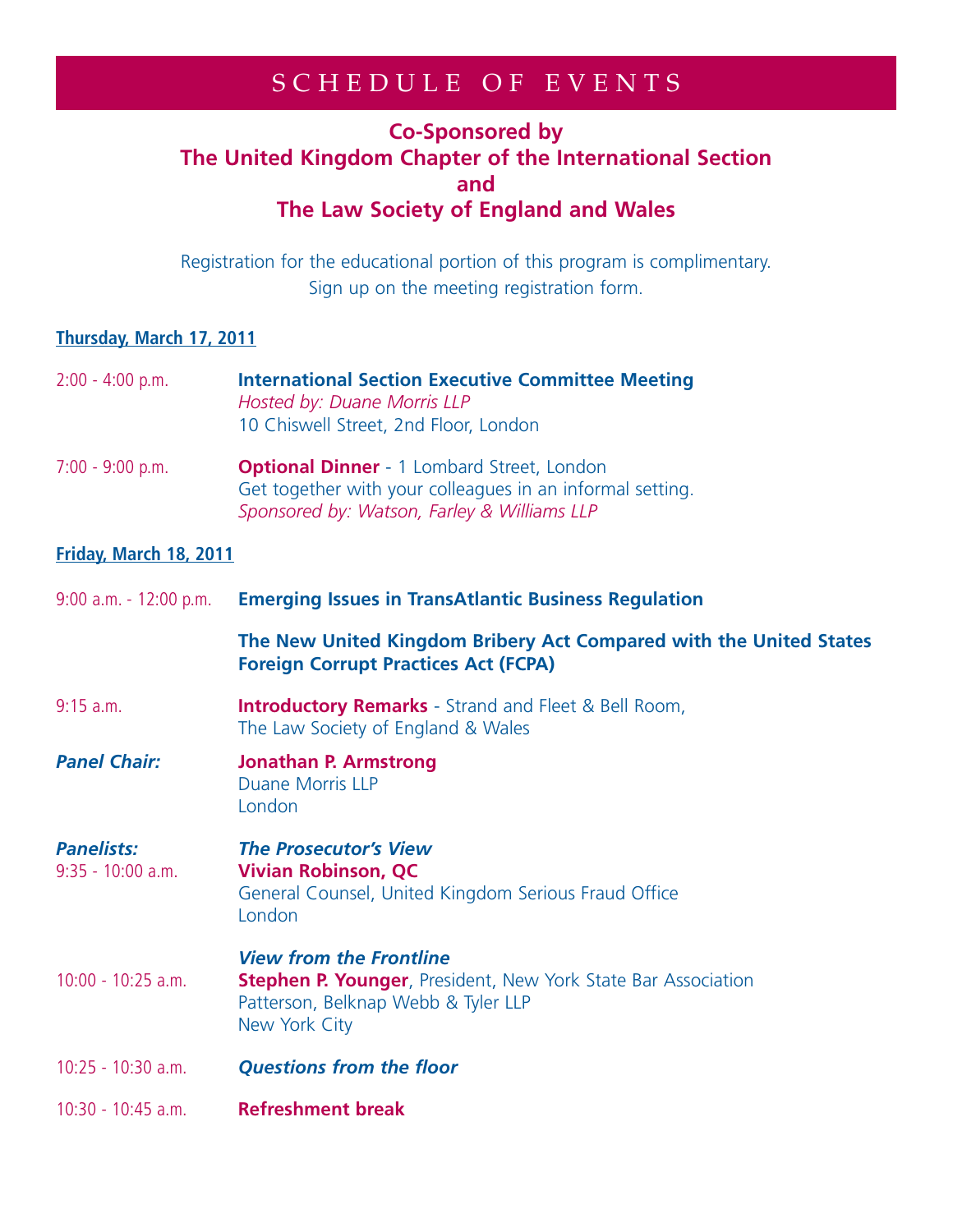# SCHEDULE OF EVENTS

#### 10:45 a.m. - 12:00 p.m. **New Issues in Cross-Atlantic Privacy and Personal Data Regulations**

Through a panel discussion format, this program will offer guidance in three fast developing areas of privacy law: 1) collecting and transmitting personal information through web sites; 2) obligations after security breaches that result in disclosure of unauthorized information; 3) conflicts between privacy rules and disclosures required by litigation.

#### *Panel Chair:* **Gerald J. Ferguson** Baker & Hostetler LLP New York City

#### *Panelists:* **Marco Amorese** Estudio Legal Amorese Bergamo

 **Jonathan P. Armstrong** Duane Morris LLP London

#### **Juha Koponen** Castrén & Snellman Attorneys Ltd Helsinki

 **Ainhoa Veiga** Araoz & Rueda Abogados **Madrid** 

#### **Otto Waechter** Graf & Pitkowitz GMBH Vienna

- 12:00 1:30 p.m. **Optional Luncheon** Old Council Chamber & Dining Room Open to all meeting participants. Sign up on the meeting registration form.
- 1:30 2:30 p.m. **Chapter Chairs Meeting** Old Council Chamber & Dining Room Immediately following lunch.

#### **The International Section would like to gratefully acknowledge The Law Society of England and Wales for the use of their facilities and refreshments.**



**Accommodations for Persons with Disabilities:** NYSBA will make reasonable modifications/accommodations to allow participation in its services, programs, or activities by persons with disabilities. NYSBA will provide auxiliary aids and services upon request. NYSBA will remove architectural barriers and communication barriers that are structural in nature where readily achievable. To request auxiliary aids or services or if you have any questions regarding accessibility, please contact Linda Castilla at 518-487-5562.